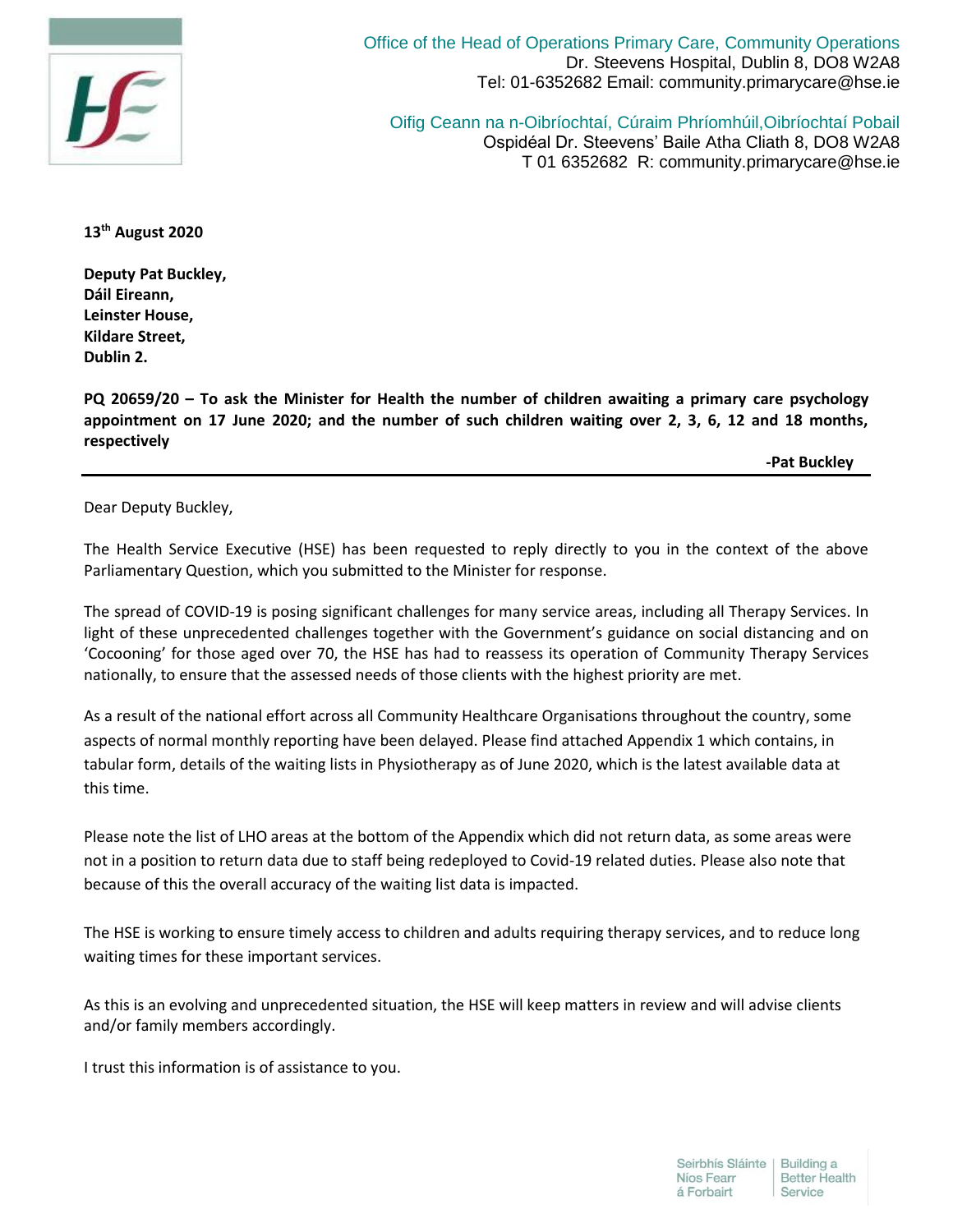Yours sincerely,

Pp

Siobhán McArdle, Head of Operations Primary Care, Community Operations

\_\_\_\_\_\_\_\_\_\_\_\_\_\_\_\_\_\_\_\_\_\_\_\_\_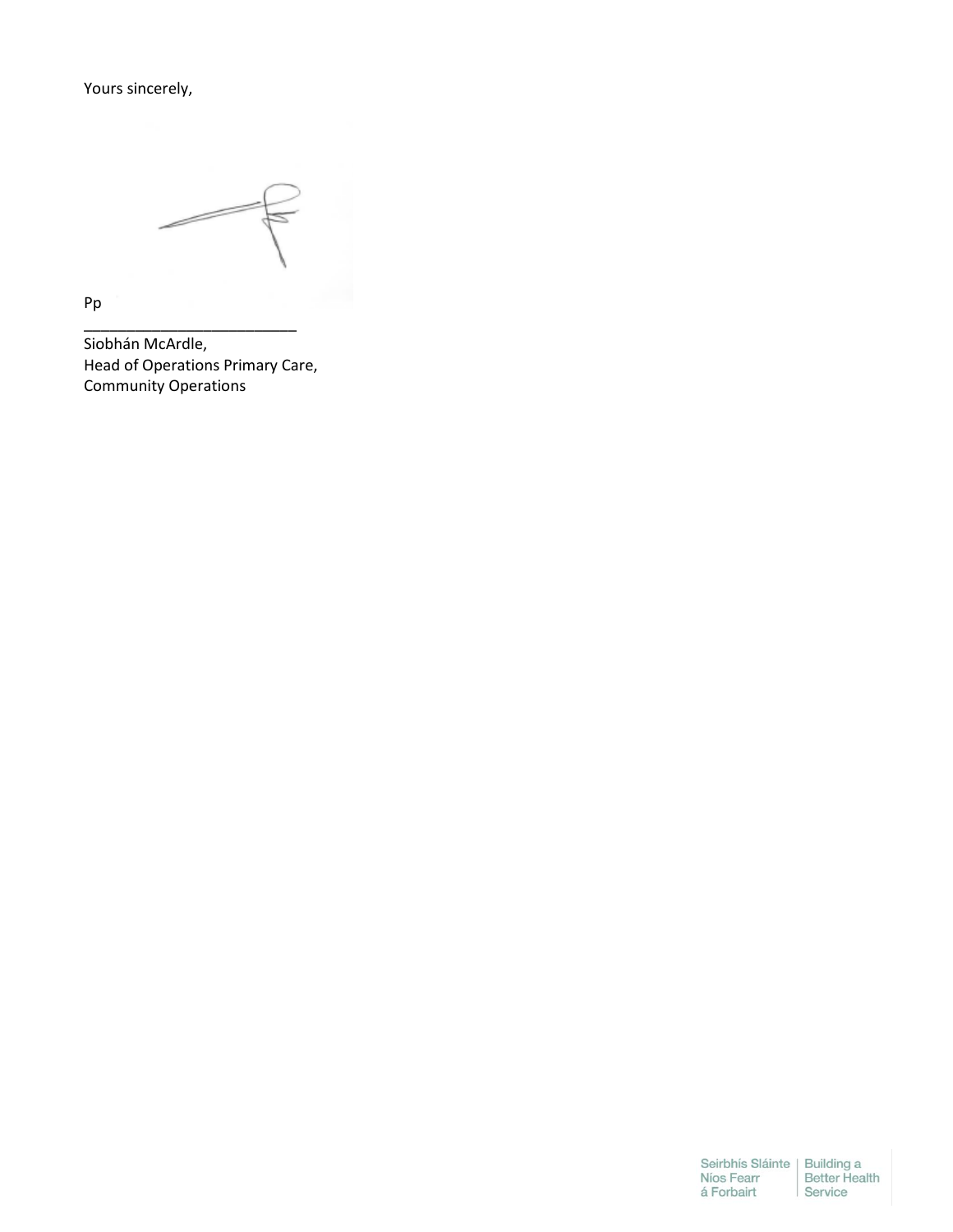| Appendix 1: Psychology - Number of Patients aged 0 to 17 years waiting for treatment<br><b>June 2020</b> |                                                |                           |                                   |                                             |                                  |                |                           |                                 |                                             |                                          |                         |              |
|----------------------------------------------------------------------------------------------------------|------------------------------------------------|---------------------------|-----------------------------------|---------------------------------------------|----------------------------------|----------------|---------------------------|---------------------------------|---------------------------------------------|------------------------------------------|-------------------------|--------------|
|                                                                                                          | <b>Former LHO</b>                              | 0 - 4 Years               |                                   |                                             |                                  |                |                           |                                 |                                             |                                          |                         |              |
| <b>CHO</b>                                                                                               |                                                | $0 - \leq$<br>12<br>weeks | $>12$<br>weeks<br>$-526$<br>weeks | $>26$<br>weeks<br>$but \leq$<br>39<br>weeks | >39<br>weeks<br>but $\leq$<br>52 | > 52<br>weeks  | $0 - \leq$<br>12<br>weeks | >12<br>weeks<br>$-526$<br>weeks | $>26$<br>weeks<br>but $\leq$<br>39<br>weeks | $>39$<br>weeks<br>but <sub>5</sub><br>52 | > 52<br>weeks           | <b>TOTAL</b> |
| <b>CHO</b><br>$\mathbf{1}$                                                                               | Cavan Monaghan                                 | 1                         | 12                                | 3                                           | 0                                | 0              | 33                        | 56                              | 11                                          | 0                                        | 0                       | 116          |
|                                                                                                          | Donegal                                        | 0                         | 0                                 | $\mathbf 0$                                 | 1                                | 0              | 26                        | 59                              | 62                                          | 47                                       | 111                     | 306          |
|                                                                                                          | <b>Sligo Leitrim</b>                           | $\mathbf 0$               | 0                                 | $\mathbf 0$                                 | $\mathbf 0$                      | 0              | 0                         | 0                               | 0                                           | 0                                        | 0                       | 0            |
|                                                                                                          | <b>CHO1 Total</b>                              | 1                         | 12                                | 3                                           | $\mathbf{1}$                     | $\mathbf 0$    | 59                        | 115                             | 73                                          | 47                                       | 111                     | 422          |
| <b>CHO</b><br>$\overline{2}$                                                                             | Galway                                         | 27                        | 11                                | 17                                          | 10                               | 12             | 52                        | 133                             | 101                                         | 159                                      | 942                     | 1,464        |
|                                                                                                          | Mayo                                           | $\mathsf 0$               | $\mathsf 0$                       | $\mathbf 0$                                 | $\mathsf 0$                      | $\mathsf 0$    | 0                         | $\mathsf 0$                     | 0                                           | 0                                        | 0                       | 0            |
|                                                                                                          | Roscommon                                      | $\overline{2}$            | 5                                 | 5                                           | 1                                | 3              | 5                         | 16                              | 8                                           | 5                                        | 64                      | 114          |
|                                                                                                          | <b>CHO2 Total</b>                              | 29                        | 16                                | 22                                          | 11                               | 15             | 57                        | 149                             | 109                                         | 164                                      | 1,006                   | 1,578        |
|                                                                                                          | Clare                                          | 2                         | 10                                | 5                                           | 3                                | 3              | 10                        | 27                              | 34                                          | 14                                       | 64                      | 172          |
|                                                                                                          | Limerick                                       | 6                         | 16                                | 9                                           | 9                                | 5              | 19                        | 42                              | 31                                          | 32                                       | 96                      | 265          |
| <b>CHO</b><br>$\overline{\mathbf{3}}$                                                                    | <b>North Tipperary</b><br><b>East Limerick</b> | 0                         | 3                                 | 0                                           | 2                                | 2              | 3                         | 12                              | 9                                           | 6                                        | 42                      | 79           |
|                                                                                                          | <b>CHO3 Total</b>                              | 8                         | 29                                | 14                                          | 14                               | 10             | 32                        | 81                              | 74                                          | 52                                       | 202                     | 516          |
|                                                                                                          | Kerry                                          | 3                         | 2                                 | $\overline{4}$                              | 3                                | 4              | 20                        | 25                              | 30                                          | 24                                       | 88                      | 203          |
| <b>CHO</b><br>$\overline{4}$                                                                             | <b>North Cork</b>                              | $\overline{2}$            | 5                                 | 3                                           | $\mathbf{1}$                     | $\mathbf 0$    | 15                        | 26                              | 21                                          | 20                                       | 10                      | 103          |
|                                                                                                          | <b>North Lee</b>                               | 9                         | 7                                 | 3                                           | 1                                | 5              | 25                        | 55                              | 38                                          | 36                                       | 171                     | 350          |
|                                                                                                          | South Lee                                      | 5                         | 11                                | 9                                           | 5                                | 3              | 15                        | 64                              | 47                                          | 45                                       | 297                     | 501          |
|                                                                                                          | <b>West Cork</b>                               | 1                         | 3                                 | $\mathbf{1}$                                | $\mathbf 0$                      | 3              | 14                        | 21                              | 19                                          | 18                                       | 55                      | 135          |
|                                                                                                          | <b>CHO4 Total</b>                              | 20                        | 28                                | 20                                          | 10                               | 15             | 89                        | 191                             | 155                                         | 143                                      | 621                     | 1,292        |
|                                                                                                          | <b>Carlow Kilkenny</b>                         | 0                         | 0                                 | 0                                           | 0                                | 0              | 10                        | 1                               | 0                                           | 0                                        | 0                       | 11           |
| <b>CHO</b><br>5                                                                                          | <b>South Tipperary</b>                         | 1                         | 14                                | 3                                           | 6                                | 9              | 13                        | 43                              | 31                                          | 21                                       | 57                      | 198          |
|                                                                                                          | Waterford                                      | 5                         | 18                                | 5                                           | 8                                | 2              | 53                        | 54                              | 55                                          | 56                                       | 90                      | 346          |
|                                                                                                          | Wexford                                        | 5                         | 5                                 | $\overline{4}$                              | $\mathbf 0$                      | 5              | 27                        | 47                              | 28                                          | 26                                       | 148                     | 295          |
|                                                                                                          | <b>CHO5 Total</b>                              | 11                        | 37                                | 12                                          | 14                               | 16             | 103                       | 145                             | 114                                         | 103                                      | 295                     | 850          |
|                                                                                                          | <b>Dublin South East</b>                       | 28                        | 6                                 | 1                                           | 0                                | 0              | 14                        | 7                               | 5                                           | 0                                        | 0                       | 61           |
| ${\sf CHO}$                                                                                              | <b>Dun Laoghaire</b>                           | 6                         | 5                                 | $\overline{2}$                              | 1                                | 0              | 12                        | 31                              | 23                                          | 30                                       | 4                       | 114          |
| 6                                                                                                        | Wicklow                                        | 5                         | 8                                 | 5                                           | $\overline{7}$                   | 0              | 13                        | 52                              | 32                                          | 24                                       | 0                       | 146          |
|                                                                                                          | <b>CHO6 Total</b>                              | 39                        | 19                                | $\pmb{8}$                                   | 8                                | $\mathbf 0$    | 39                        | 90                              | 60                                          | 54                                       | $\overline{\mathbf{4}}$ | 321          |
|                                                                                                          | <b>Dublin South City</b>                       | 1                         | 10                                | 6                                           | 5                                | 11             | 4                         | 20                              | 20                                          | 18                                       | 64                      | 159          |
| <b>CHO</b><br>$7\overline{ }$                                                                            | <b>Dublin South</b><br>West                    | 8                         | 24                                | 17                                          | 21                               | 86             | 16                        | 36                              | 14                                          | 29                                       | 130                     | 381          |
|                                                                                                          | <b>Dublin West</b>                             | 0                         | 12                                | 13                                          | 8                                | 10             | 8                         | 48                              | 54                                          | 69                                       | 214                     | 436          |
|                                                                                                          | <b>Kildare West</b><br>Wicklow                 | 5                         | 13                                | 13                                          | 13                               | 13             | 28                        | 68                              | 67                                          | 62                                       | 288                     | 570          |
|                                                                                                          | <b>CHO7 Total</b>                              | 14                        | 59                                | 49                                          | 47                               | 120            | 56                        | 172                             | 155                                         | 178                                      | 696                     | 1,546        |
|                                                                                                          | Laois Offaly                                   | 0                         | 4                                 | $\mathbf{1}$                                | 4                                | $\overline{2}$ | 67                        | 64                              | 42                                          | 3                                        | 3                       | 190          |

## **Appendix 1: Psychology - Number of Patients aged 0 to 17 years waiting for treatment**

 $\Gamma$